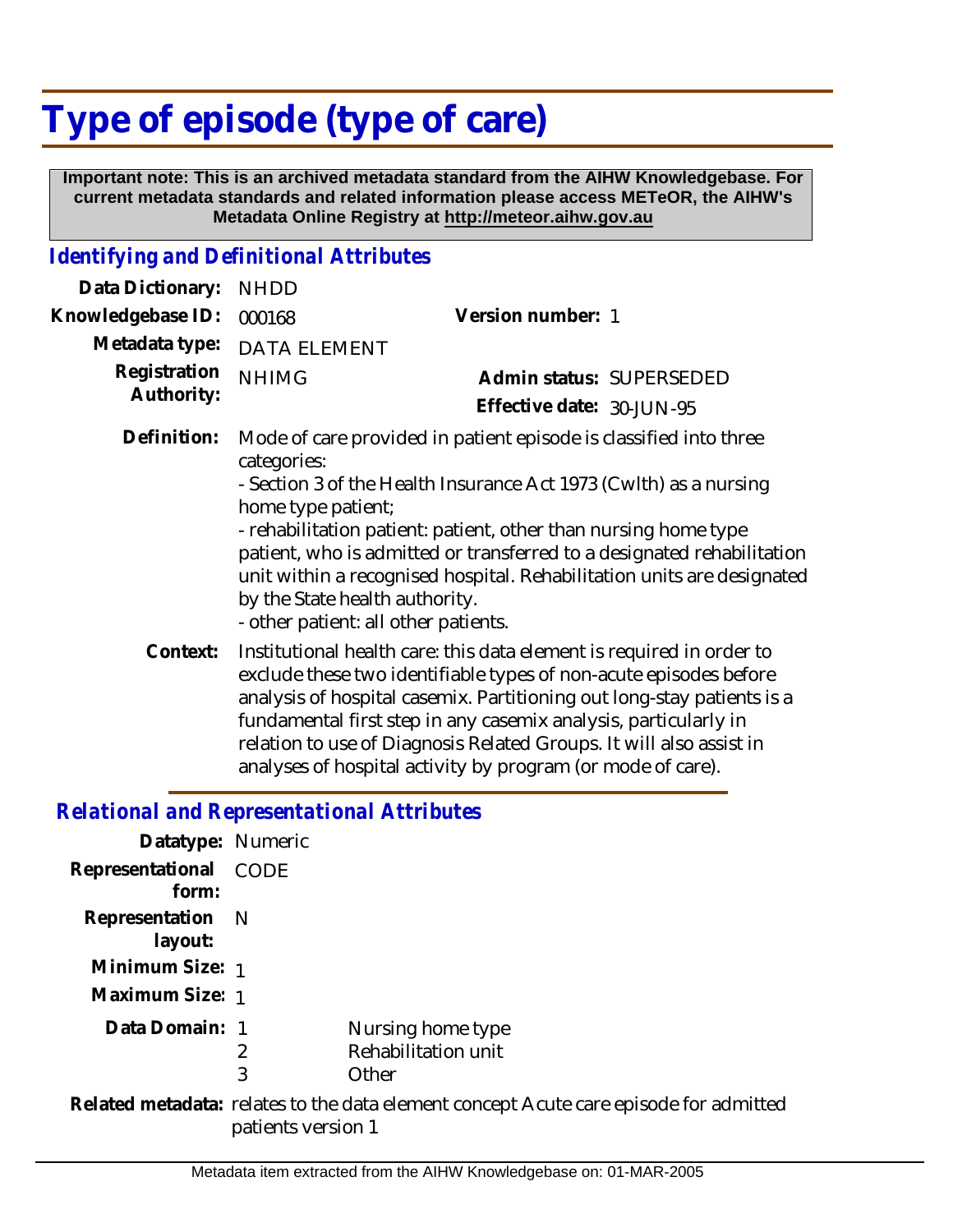relates to the data element concept Admitted patient version 1 has been superseded by Type of episode of care version 2

## *Administrative Attributes*

**Source Document: Source Organisation:** National minimum data set working parties

Comments: Acute hospitals and private psychiatric hospitals

The Morbidity Working Party substantially revised the establishment-level activity matrix recommended by the Taskforce on National Hospital Statistics (1988) and recommended that it be derived for each establishment from the hospital morbidity collections. The working party decided that only the nursing home type and rehabilitation episodes should be identified using the data element Type of episode and that the other types of episode should be derived using principal diagnosis codes for patients in acute hospitals and private psychiatric hospitals.

It was also seen as necessary to identify these two groups of patients in order to properly interpret Diagnosis Related Group data. Several Diagnosis Related Groups were reported as being unreliable due to rehabilitation patients in some States.

The problem of identifying rehabilitation patients was discussed. It was decided that although not perfect, the only implementable scheme was to flag those individuals attending designated rehabilitation units within a hospital. These units would be designated by each State or Territory health authority.

Queensland non-computerised hospitals discharge and readmit after a change of status. On-line computerised metropolitan hospitals in Queensland do not discharge and readmit.

Victorian hospitals are able to report change of status between nursing home type, rehabilitation and other patients and allocate bed-days accordingly.

After some discussion, the working party agreed that discharge and readmission on status change was the preferred method and should be recommended as such. However, the implementation on the ground could vary from State to State as long as the same data relating to acute and non-acute episodes can be generated. In particular, those States such as South Australia which use changeof-status fields (with dates) can produce data relating to the acute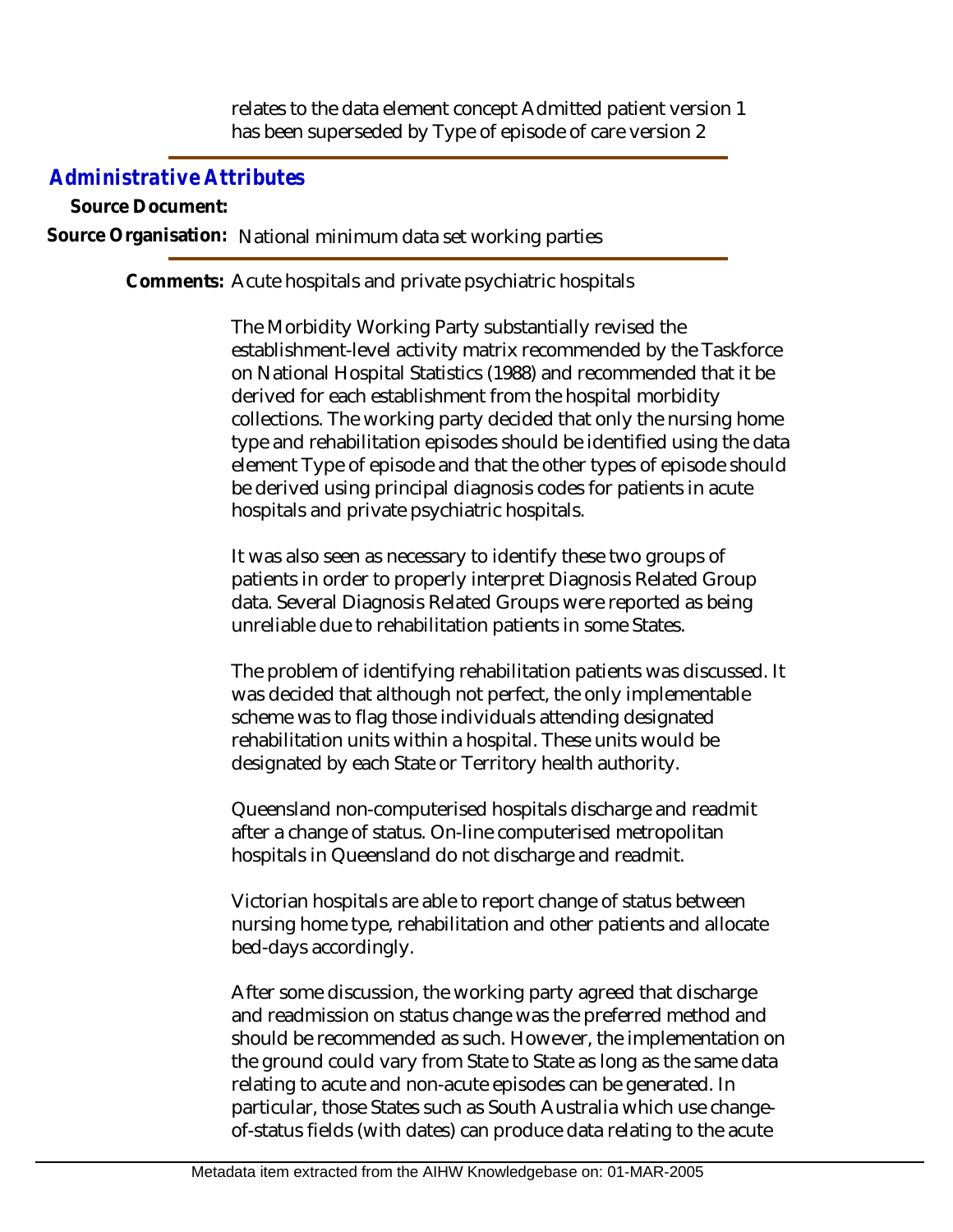episode (length of stay and diagnosis) and data relating to the nonacute nursing home type and rehabilitation episodes (number, length of stay). A minimum of two change-of-status fields would be necessary to cope with patients who go from acute care to rehabilitation to nursing home type care. In this approach, the principal diagnosis relates to the acute episode. The only difference between the South Australian and Victorian approach is that in the South Australian approach, there may be considerable time lags (many months or even years) before the acute episode enters the morbidity collection.

The working party considered that the problems in data comparability across States due to these implementation differences would be much less than the problems in comparability resulting from lack of identification of long-stay episodes or parts of episodes.

It was suggested by some States that the latter approach would be easier to administer.

The Western Australian Health Department does not currently include a nursing home type field in their morbidity system. However, a phased introduction of a variable indicating whether any period during that episode was nursing home type and if so the number of days as nursing home type will begin in 1989 for public hospitals. It was considered too cumbersome to discharge and readmit patients at status change.

The Queensland representative advised that there were no discrete rehabilitation units in Queensland public hospitals. There may be a certain amount of rehabilitation during the in-patient episode, but this is considered an integral part of the treatment. In general, the larger part of rehabilitation is administered as non-in-patient treatment. It would therefore not be possible to identify any inpatients as rehabilitation type of episode in Queensland.

The Morbidity Working Party recognised that implementing the collection of this data item represented a major system change for most States and that this item may take some years to be introduced. The working party recommended that the situation in relation to this data item should be reviewed in three years time.

#### Public psychiatric hospitals

The Psychiatric Working Party considered the applicability of nursing home type and rehabilitation categories for patients of